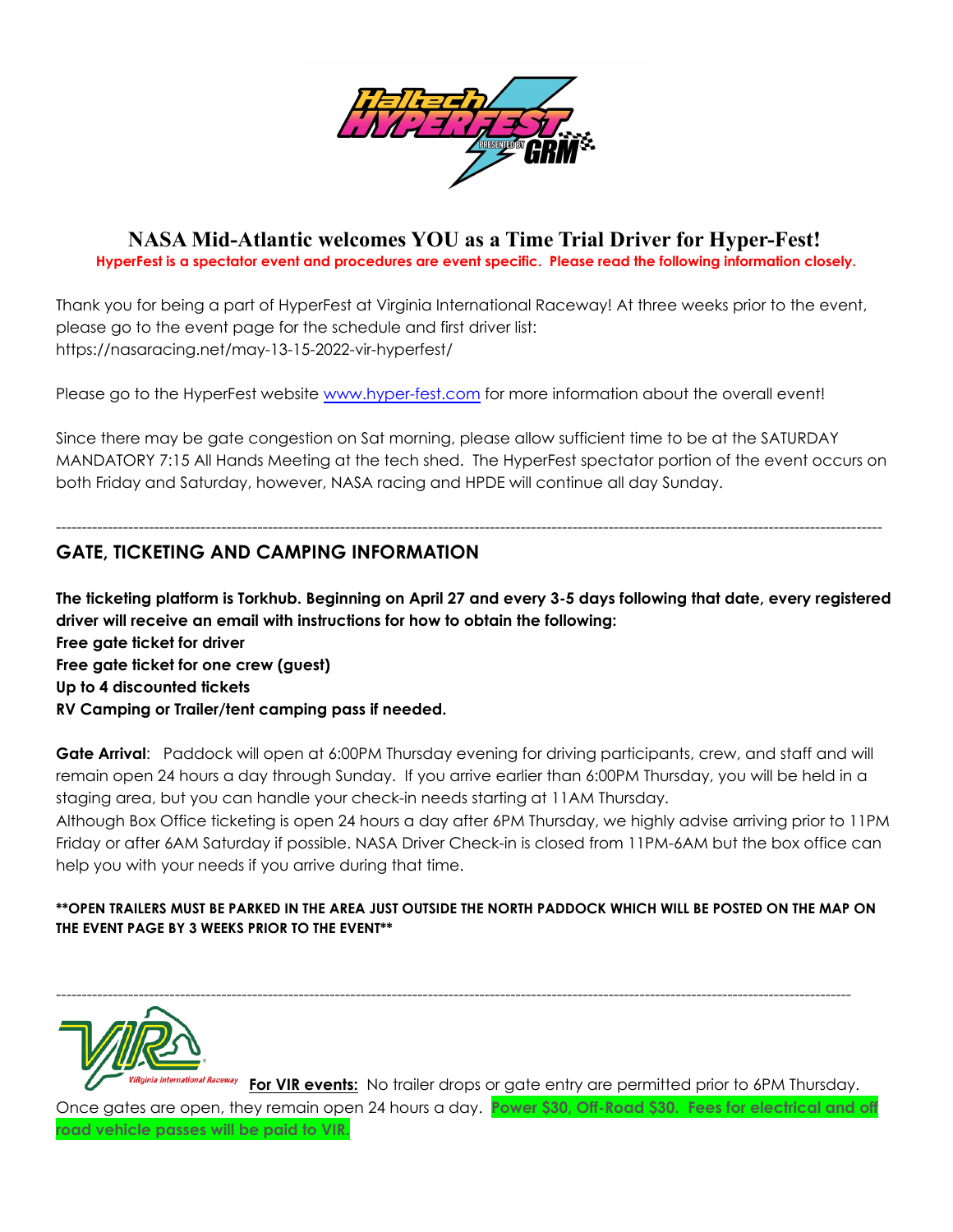**Parking:** There MAY be assigned paddocking. The paddock map will be posted at event page at nasaracing.net. There will also be overflow sections if you arrive and your assigned area is full. You will need to put the paddock sticker you are given at check-in on your upper driver's side windshield. You will not be allowed in the paddock without this pass, and there will also be a paddock marshall checking for paddock stickers inside the paddock. Each driver is allowed one support vehicle per registered driver. This is the vehicle that will be allowed in and out of the paddock. Friends, crew and family MUST park in general parking. No exceptions. There will be shuttles that provide transportation.

**Saving spaces:** You may save one space for a driving participant until 8AM on Friday morning. This must be marked by standard yellow "caution" tape or cones and must be removed at 8AM on Friday morning. PLEASE CONSERVE SPACE. If you are using more space than you should (tow/support vehicle, racecar), you will be required to condense your space. AGAIN, friends, crew, and family MUST park outside of the race paddock.

**Saturday evening party**: For the Hyperfest event, trophies for race winners are presented Saturday evening in the spectator area. Information regarding special free festivities for you will be discussed at the All Hands Meeting. Please ask at registration if you have any questions.

## **NASA Club Codes and Regulations/ NASA Mid-Atlantic Supplemental Regulations: You are responsible for knowing the information at these links:**

<https://nasaracing.net/wp-content/uploads/ma-supp-ccr.pdf>

<https://nasa-assets.s3.amazonaws.com/document/document/282/2021.8.3.pdf>

# *Time Trial Driver Procedures*

**TT DRIVER WRISTBANDS:** TT wristbands will be handed out at the mandatory TT meeting on Saturday morning immediately following the All Hands Meeting. Please bring your TT license. If an additional TT meeting is required, it will be on the schedule and/or you will be notified by track announcements and notification on grid. YOU MUST WEAR BOTH WRISTBANDS (gate and participant wristbands) ALL WEEKEND.

---------------------------------------------------------------------------------------------------------------------------------------------------------------

**TECH:** As a Time Trial driver (non-instructor), you must bring your car through Tech with your completed pre-tech form. If your vehicle passes the tech inspection, you will receive a tech sticker (unless you have an annual sticker). The form you need can be found at [https://nasaproracing.com/forms.](https://nasaproracing.com/forms) You may complete the tech form yourself if you are mechanically inclined and know your car well, or you may take it to a tech station or your mechanic.

**CAR NUMBER:** Your car number is your 1st preference unless you are notified of the need to change. **You are** responsible to have your car numbered before it will be allowed on the track. We do not provide numbers.

### **CANCELLATION POLICY:**

Please see link for HYPERFEST policy here: <http://nasaracing.net/contact-us/cancellation-policy/> No exceptions.

All drivers are responsible for any track damage that is the result of their actions on or off the track and will be financially responsible for repair/replacement of damaged track property.

### **If you have a Time Trial specific question please email Scott Blair at [joenationwide@yahoo.com](mailto:joenationwide@yahoo.com)**